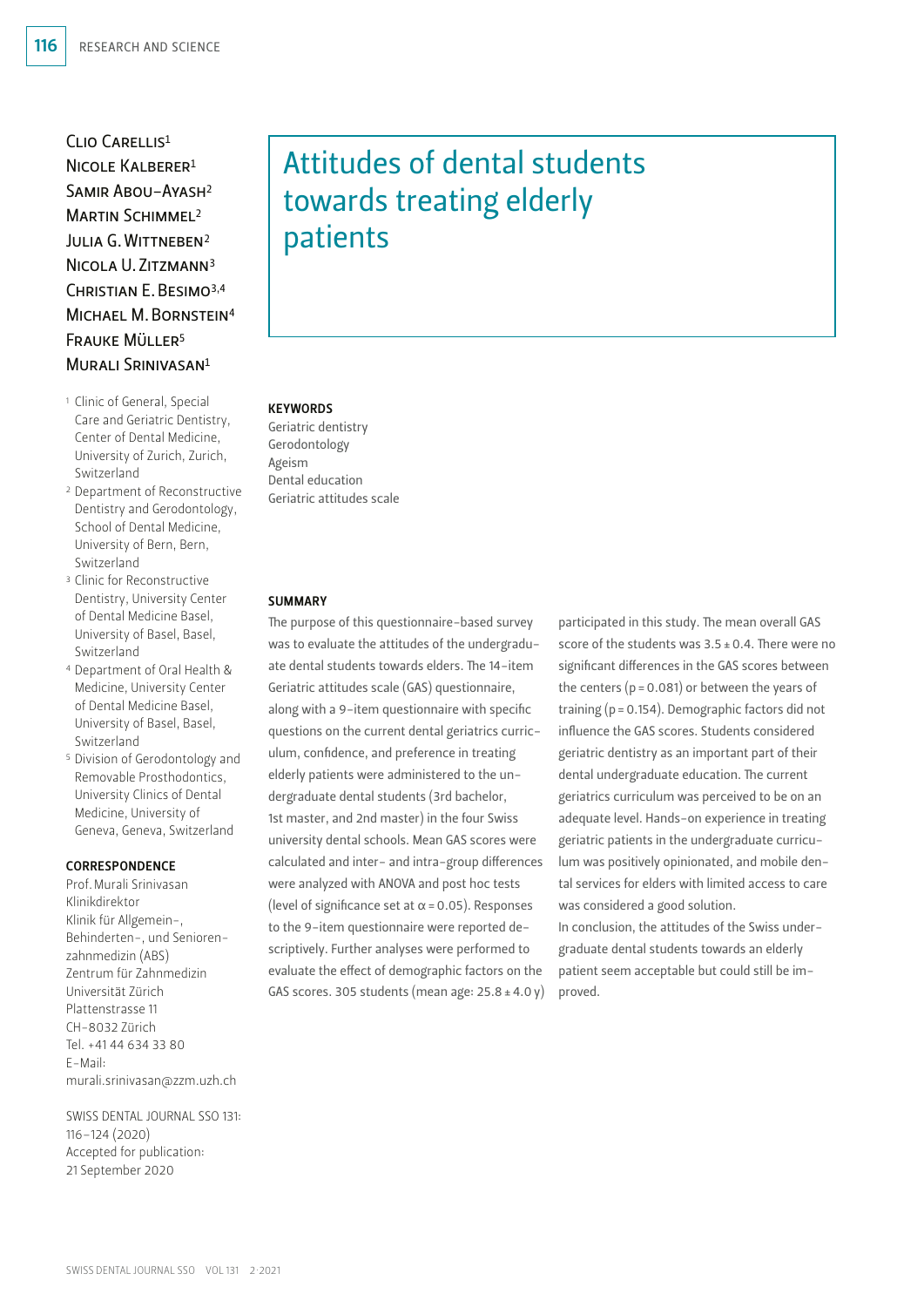# Introduction

As a consequence of current population demographic trends, medical and dental practices are presented with increasing numbers of geriatric clients. Moreover, the elderly patient nowadays presents with increasing numbers of natural teeth and with complex treatment needs (ZITZMANN ET AL. 2007; SCHNEIDER et al. 2017). The situation is further complicated due to the complex health and cognitive statuses of the elderly patient. The dental and medical curricula have accordingly started increasing their geriatric content (Reuben et al. 1998). The aims of these measures are to somehow increase the awareness and the students' knowledge as well as to accomplish a better understanding of the geriatric subjects. An additional focus, however, lies on implementing a positive attitude towards older persons along with the necessary care that needs to be rendered. More importantly, the geriatric modules in the dental curriculum will help the young students to be better experienced in treating the complex geriatric patient efficiently, confidently, and deliver quality care.

Discrimination due to age is not uncommon, especially in Europe (Abrams et al. 2011). Findings from the European Social Survey indicated that 57% of the participants find that elders over 70 years contribute very little to the society. The same survey also documented that 49% of the participants believe that the elderly are a burden on the health care services. Studies indicated that the attitudes of health care professionals, including dentists, towards the elderly have ranged between moderately positive to even negative (Beck et al. 1979; Fabiano et al. 2005; Waldrop et al. 2006; De Visschere et al. 2009; Nochajski et al. 2009, 2011; Ettinger 2012; Moreira et al. 2012). These findings are a cause for concern because these may affect the treatment choices offered to older patients (BOWLING 1999; ROBB ET AL. 2002). Therefore, it is important to cultivate an accepting and positive attitude in the minds of the students early in their medical or dental curriculum towards elders in order to foster an aspect of responsibility towards treating them. Hence, it is important to assess whether the modules of geriatric content in the current study curriculum are adequate to instill confidence in the young graduates to treat the complex elderly patient.

The aim of this questionnaire-based survey was to assess the attitudes of dental students on treating elderly patients. Therefore, the null hypothesis set for this survey was that, irrespective of the year of training, there would be no differences in the attitudes of the dental students towards elderly patients. The secondary aim was to evaluate the opinions of the students on the adequacy of the geriatric modules present in their training curriculum and their confidence levels in hypothetically treating the elderly unsupervised.

# Materials and methods

This Swiss nation-wide survey was conducted amongst the dental students from the Swiss universities of Basel, Bern, Geneva, and Zurich. The validated 14-item Geriatric Attitudes Scale (GAS-14, Tab. I) questionnaire (REUBEN ET AL. 1998) was reviewed by the cantonal ethics committee of Zurich (Kantonale Ethikkommission Zürich [KEK ZH]) and they decided that an ethics approval was not required to conduct this survey ( Basec-Nr.: Req-2019-00840) as it did not fall within the scope of the Human Research Act (HRA). Following the decision from KEK ZH, the respective ethics committees of Basel (Ethikkommission Nordwest- und Zentralschweiz [EKNZ]), Bern (Kantonale Ethikkommission Bern [KEK Bern]), and Geneva (Com-

mission cantonale d'éthique de la recherche [CCER]) were contacted and all authorities confirmed that an ethics approval was not required to conduct this survey.

### Survey questionnaires

The GAS-14 questionnaire has 14 items which were designed to evaluate the attitudes of health care providers/students towards older adults as well as in providing care for these individuals (Tab. I). The items are such designed that they are sensitive to detect changes in the attitudes of the students. Each of the questions has a 5-point Likert scale response type (1 = strongly disagree, 2 = somewhat disagree, 3 = neutral, 4 = somewhat agree, 5 = strongly agree). The questions are either positively or negatively phrased with reversed response scores for the latter  $(i.e., 1 to 5, 2 to 4, 3 stays, 4 to 2, and 5 to 1).$  The scores for negatively phrased questions are reversed (nos. 2, 3, 5, 6, 8, 10, 11, 12, and 13) before being added to the scores of the positivelyworded items to obtain a total score. A second questionnaire with 9 items related to students' opinions on the current gerodontology modules in their study curriculum was also presented (Tab. I). This 9-item questionnaire also has a Likert scale response-type system. General demographic data about the participants such as age, sex, nationality, country of origin, religion, marital status, accommodation status, whether they lived with their parents or grandparents or both, were also collected.

## Translation

The GAS-14 questionnaire was translated according to the Medical Outcomes Trust criteria (1997). The questionnaire was translated from English to French, and to German. Then it was back-translated from French and German to English and adjusted where necessary. The questionnaires were reviewed and checked for any problems in comprehension. If any such problems were encountered, appropriate corrections were made accordingly.

#### Participants

The survey included the dental students in Switzerland. The participation was completely voluntary and responses were anonymous. The questionnaires were printed out, then manually handed over to the students in a classroom session (Bern, Geneva and Zurich) and supervised by one investigator from the respective dental school, who observed that the questionnaires were completed properly. Any doubts (if any) that arose during the completion of the questionnaire, were clarified by the supervising investigator. All efforts were made to ensure that a maximum participation was achieved. The students in each of the academic years at each university dental school were informed by proper communication channels beforehand and were requested to participate. The manual distribution of the questionnaires in the classrooms were aimed to achieve this end. Due to the COVID-19 lockdown restrictions, the dental school at the University of Basel administered the questionnaires electronically to their students.

## Statistical analysis

Responses collected from the GAS-14 questionnaire were scored; means and standard deviations (SD) were calculated. The calculated means were verified for a normal distribution. ANOVA and post hoc tests (LSD test) were applied with the level of significance set at  $\alpha$  = 0.05. Ancillary analyses were conducted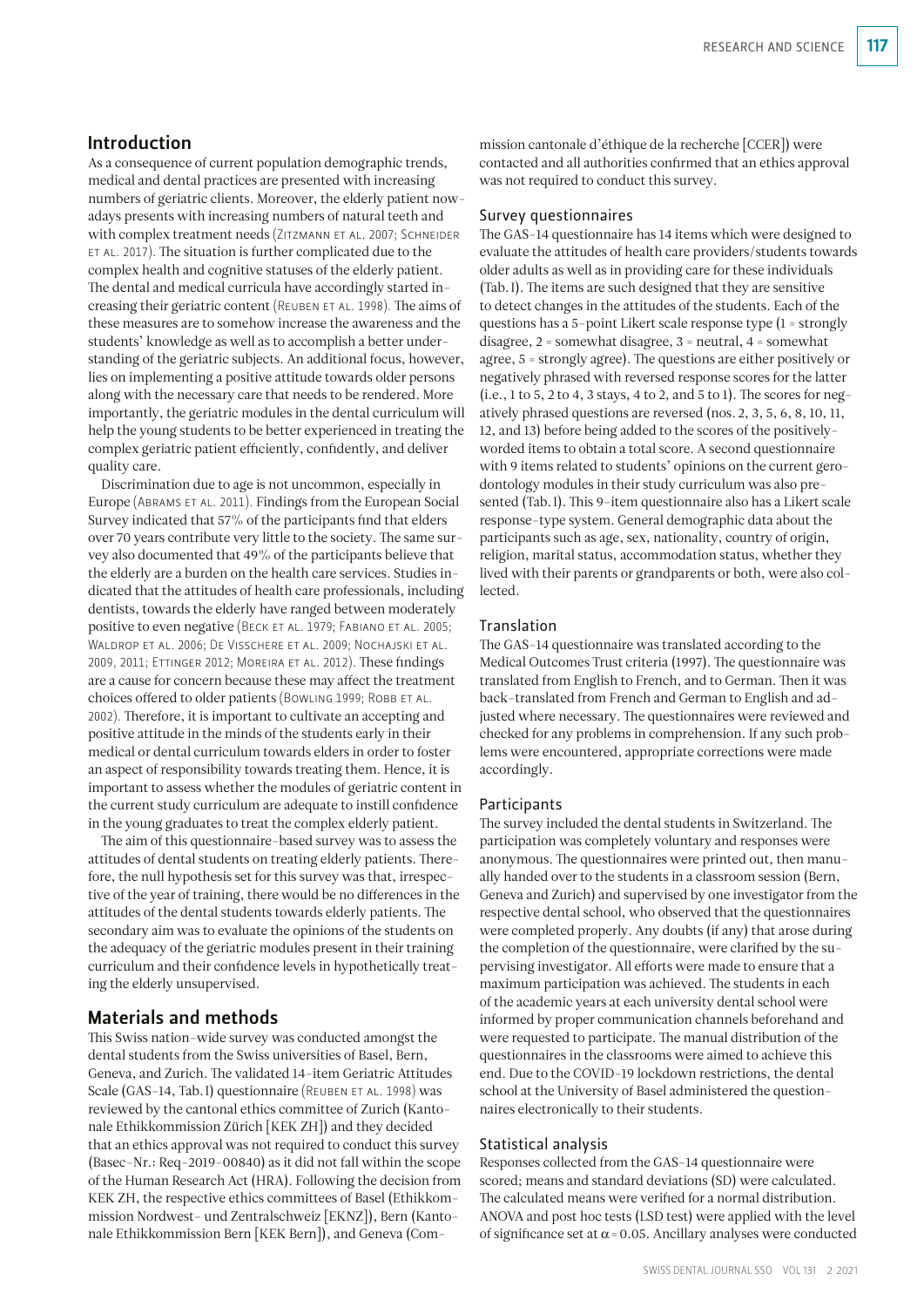Tab. I Geriatric Attitudes Scale (GAS-14) questionnaire (part 1) and a 9-item specific questionnaire (part 2) related to the geriatric dentistry curriculum, confidence, and preference in treating elderly patients

|                                   | Part 1: Geriatrics Attitudes Scale (REUBEN ET AL. 1998)                                                         | <b>Strongly</b><br>disagree | Somewhat<br>disagree | <b>Neutral</b> | Somewhat<br>agree | Strongly<br>agree |
|-----------------------------------|-----------------------------------------------------------------------------------------------------------------|-----------------------------|----------------------|----------------|-------------------|-------------------|
| 1.                                | Most old people are pleasant to be with.                                                                        | $\mathbf{1}$                | $\overline{2}$       | 3              | $\overline{4}$    | 5                 |
| 2.                                | The federal government should reallocate money from<br>Medicare to research on AIDS or pediatric diseases.      | $\mathbf{1}$                | $\overline{2}$       | 3              | $\overline{4}$    | 5                 |
| 3.                                | I would rather see younger patients than elderly ones.                                                          | $\overline{1}$              | $\overline{2}$       | 3              | $\overline{4}$    | 5                 |
| 4.                                | It is society's responsibility to provide care for the elderly.                                                 | $\mathbf{1}$                | $\overline{2}$       | 3              | $\overline{4}$    | 5                 |
| 5.                                | Medical care for old people uses up too much human and<br>material resources.                                   | $\mathbf{1}$                | $\overline{2}$       | 3              | $\overline{4}$    | 5                 |
| 6.                                | As people grow older, they become less organized and<br>more confused.                                          | $\overline{1}$              | $\overline{2}$       | 3              | $\overline{4}$    | 5                 |
| 7.                                | Elderly patients tend to be more appreciative of the<br>medical care I provide than younger patients.           | $\overline{1}$              | $\overline{2}$       | 3              | $\overline{4}$    | 5                 |
| 8.                                | Taking a medical history from elderly patients is frequently<br>an ordeal.                                      | $\mathbf{1}$                | $\overline{2}$       | 3              | $\overline{4}$    | 5                 |
|                                   | 9. I tend to pay more attention and have more sympathy<br>towards my elderly patients than my younger patients. | $\overline{1}$              | $\overline{2}$       | 3              | $\overline{4}$    | 5                 |
|                                   | 10. Old people in general do not contribute much to society.                                                    | $\overline{1}$              | $\overline{2}$       | 3              | $\overline{4}$    | 5                 |
|                                   | 11. Treatment of chronically ill old patients is hopeless.                                                      | $\overline{1}$              | $\overline{2}$       | 3              | $\overline{4}$    | 5                 |
|                                   | 12. Old persons don't contribute their fair share towards<br>paying for their health care.                      | $\overline{1}$              | $\overline{2}$       | 3              | $\overline{4}$    | 5                 |
|                                   | 13. In general, old people act too slowly for modern society.                                                   | $\mathbf{1}$                | $\overline{2}$       | $\mathsf{B}$   | $\overline{4}$    | 5                 |
|                                   | 14. It is interesting listening to old people's accounts of their<br>past experiences.                          | $\mathbf{1}$                | $\overline{2}$       | 3              | $\overline{4}$    | 5                 |
| <b>Part 2: Specific Questions</b> |                                                                                                                 |                             |                      |                |                   |                   |
|                                   | 1. Geriatric dentistry is an important aspect of the dental<br>curriculum.                                      | 1                           | $\overline{2}$       | 3              | $\overline{4}$    | 5                 |
|                                   | 2. The geriatrics program in the teaching curriculum is<br>adequate.                                            | $\mathbf{1}$                | $\overline{2}$       | 3              | $\overline{4}$    | 5                 |
|                                   | 3. I am confident in treating the elderly patient on my own<br>independently.                                   | $\mathbf{1}$                | $\overline{2}$       | 3              | $\overline{4}$    | 5                 |
|                                   | 4. I am not confident in treating the elderly patient<br>unsupervised.                                          | $\mathbf{1}$                | $\overline{2}$       | 3              | $\overline{4}$    | 5                 |
|                                   | 5. I would like to have hands-on experience in treating elderly<br>patients during my undergraduate curriculum. | 1                           | $\overline{2}$       | $\mathsf{B}$   | $\overline{4}$    | 5                 |
|                                   | 6. I would prefer to treat elderly patients in a clinic setting.                                                | $\overline{1}$              | $\overline{2}$       | 3              | $\overline{4}$    | 5                 |
|                                   | 7. I would prefer to treat elderly patients in a hospital setting.                                              | $\mathbf{1}$                | $\overline{2}$       | 3              | $\overline{4}$    | 5                 |
|                                   | 8. I would prefer to treat elderly patients in a nursing home<br>setting.                                       | $\mathbf{1}$                | $\overline{2}$       | 3              | $\overline{4}$    | 5                 |
|                                   | 9. Mobile dental clinics are a good solution for elders without<br>access to care.                              | $\overline{1}$              | $\overline{2}$       | 3              | $\overline{4}$    | 5                 |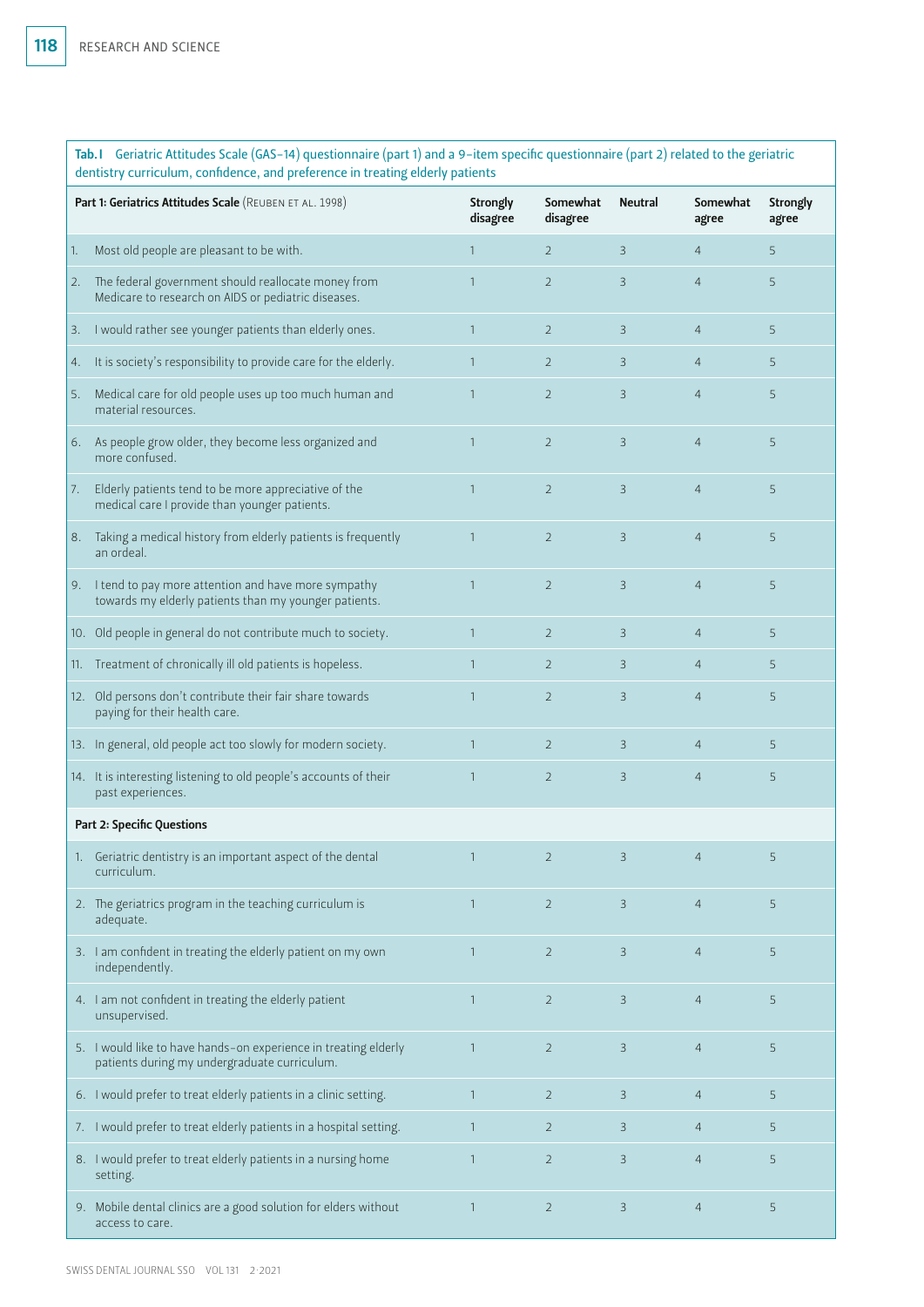| Tab.II Demographics of participants                              |              |           |              |              |               |         |  |
|------------------------------------------------------------------|--------------|-----------|--------------|--------------|---------------|---------|--|
|                                                                  | <b>Basel</b> | Bern      | Geneva       | Zurich       | <b>Total</b>  | p-value |  |
| Year of training $(n)$                                           |              |           |              |              |               |         |  |
| 3rd year                                                         | 26           | 29        | 26           | 24           | 105           | 0.498   |  |
| 4th year                                                         | 23           | 34        | 17           | 27           | 101           |         |  |
| 5th year                                                         | 22           | 29        | 18           | 30           | 99            |         |  |
| Total                                                            | 71           | 92        | 61           | 81           | 305           |         |  |
| Age (mean $\pm$ SD)                                              | $25 \pm 3$   |           | $25 \pm 4$   | $26 \pm 4$   | $26 \pm 4$    | 0.394   |  |
| <b>Sex</b> $(n \cdot 96)$                                        |              |           |              |              |               |         |  |
| Women (n [%])                                                    | 45 (63.4%)   |           | 43 (70.5%)   | 45 (55.6%)   | 133 (43.6%)   | 0.320   |  |
| Men (n [%])                                                      | $26(36.6\%)$ |           | $17(27.9\%)$ | $31(38.3\%)$ | 74 (24.3%)    |         |  |
| Did not respond (n [%])                                          |              | 92 (100%) | $1(1.6\%)$   | $5(6.2\%)$   | 98 (32.1%)    |         |  |
| <b>Nationality</b> $(n \leq 0)$                                  |              |           |              |              |               |         |  |
| Swiss                                                            | $61(85.9\%)$ |           | 44 (72.1%)   | 64 (79.0%)   | 169 (55.4%)   | 0.954   |  |
| EU and UK                                                        | $8(11.3\%)$  |           | $11(18.0\%)$ | $9(11.1\%)$  | 28 (9.2%)     |         |  |
| USA and Canada                                                   |              |           |              |              |               |         |  |
| Others                                                           | $2(2.8\%)$   |           | $5(8.2\%)$   | $3(3.7\%)$   | $10(3.3\%)$   |         |  |
| Did not respond                                                  |              | 92 (100%) | $1(1.6\%)$   | $5(6.2\%)$   | 98 (32.1%)    |         |  |
| Origin $(n \, [ % \circ ])$                                      |              |           |              |              |               |         |  |
| Swiss                                                            | 64 (90.1%)   |           | $40(65.6\%)$ | 63 (77.8%)   | 167 (54.8%)   | 0.828   |  |
| Others                                                           | $7(9.8\%)$   |           | $18(29.5\%)$ | 13 (16.0%    | 38 (12.3%)    |         |  |
| Did not respond                                                  |              | 92 (100%) | $3(4.9\%)$   | $5(6.2\%)$   | 100 (32.8%)   |         |  |
| <b>Religion</b> $(n \leq 0)$                                     |              |           |              |              |               |         |  |
| Christianity                                                     | 22 (31.0%)   |           | $27(44.3\%)$ | 35 (43.2%)   | 84 (27.5%)    | 0.053   |  |
| Islam                                                            |              |           | $5(8.2\%)$   | $5(6.2\%)$   | $10(3.3\%)$   |         |  |
| Hinduism/Buddhism                                                | $2(2.8\%)$   |           |              | $2(2.5\%)$   | $4(1.3\%)$    |         |  |
| No religion/others                                               | $7(9.8\%)$   |           | $11(18.1\%)$ | $12(14.8\%)$ | $30(9.8\%)$   |         |  |
| Did not respond                                                  | 40 (56.3%)   | 92 (100%) | $18(29.5\%)$ | 27 (33.3%)   | 85 (27.9%)    |         |  |
| <b>Marital status</b> $(n \le 0)$                                |              |           |              |              |               |         |  |
| Single                                                           | 66 (93.0%)   |           | 52 (85.2%)   | 70 (86.4%)   | 188 (61.6%)   | 0.666   |  |
| Married                                                          | $3(4.2\%)$   |           | $6(9.8\%)$   | $4(4.9\%)$   | $13(4.3\%)$   |         |  |
| Divorced                                                         | $1(1.4\%)$   |           | $1(1.6\%)$   |              | $2(0.7\%)$    |         |  |
| Common law partner                                               |              |           |              |              |               |         |  |
| Did not respond                                                  | $1(1.4\%)$   | 92 (100%) | $2(3.3\%)$   | $7(8.6\%)$   | $102(33.4\%)$ |         |  |
| n: number; %: percentage; p-value: ANOVA; significance: p < 0.05 |              |           |              |              |               |         |  |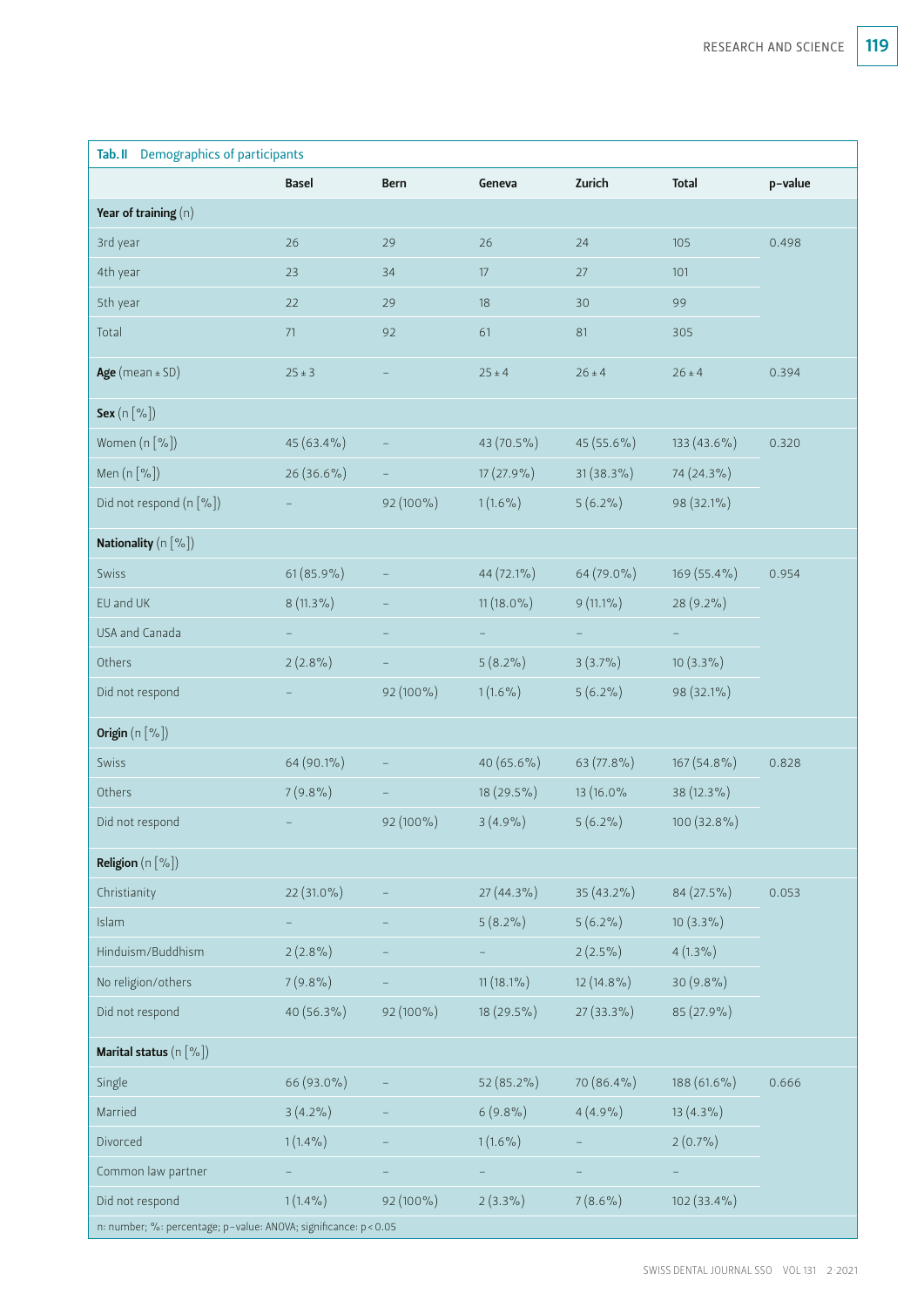| Demographics of participants<br>Tab. II<br>continued             |                   |                   |              |            |               |         |  |
|------------------------------------------------------------------|-------------------|-------------------|--------------|------------|---------------|---------|--|
|                                                                  | <b>Basel</b>      | <b>Bern</b>       | Geneva       | Zurich     | <b>Total</b>  | p-value |  |
| <b>Living situation</b> $(n \leq 0)$                             |                   |                   |              |            |               |         |  |
| Alone                                                            | $9(12.7\%)$       |                   | 13 (21.3%)   | $8(9.9\%)$ | $30(9.8\%)$   | 0.219   |  |
| With partner/family                                              | $9(12.7\%)$       |                   | $9(14.8\%)$  | $8(9.9\%)$ | $26(8.5\%)$   |         |  |
| Sharing                                                          | 23 (32.4%)        | $\qquad \qquad -$ | $13(21.3\%)$ | 24 (29.6%) | 60 (19.7%)    |         |  |
| With parents                                                     | 25 (35.2%)        |                   | 23 (37.7%)   | 30 (37.0%) | 78 (25.6%)    |         |  |
| With grandparents                                                |                   |                   |              |            |               |         |  |
| With parents and grandparents                                    | $\qquad \qquad -$ |                   | $1(1.6\%)$   | $4(4.9\%)$ | $5(1.6\%)$    |         |  |
| Others                                                           | $4(5.6\%)$        |                   | $1(1.6\%)$   | $1(1.2\%)$ | $6(2.0\%)$    |         |  |
| Did not respond                                                  | $1(1.4\%)$        | $92(100\%)$       | $1(1.6\%)$   | $6(7.4\%)$ | $100(32.8\%)$ |         |  |
| n: number; %: percentage; p-value: ANOVA; significance: p < 0.05 |                   |                   |              |            |               |         |  |

to study the influence of the demographic parameters on the GAS-14 scores. Participants' demographic information and the responses from the second questionnaire were reported descriptively. All statistical analyses were performed using SPSS statistical software (version 25.0, IBM Incorporated, NY, USA).

## Results

A total of 305 out of 385 (response rate: 79.2%) dental students (mean age:  $25.8 \pm 4.0$  y) from the four Swiss university dental schools participated in this survey. The participants' demographic characteristics are shown in Table II. The participants

from Bern did not respond to the demographics section of the questionnaire. However, no demographic differences were observed between the participating centers in terms of participant number (p = 0.498), age (p = 0.394), sex (p = 0.320), nationality  $(p = 0.954)$ , origin  $(p = 0.828)$ , religion  $(p = 0.053)$ , marital status  $(p = 0.666)$ , and their living situation  $(p = 0.219)$ . The borderline significance in the religion status could have been influenced by the non-responders from Bern.

The mean GAS-14 scores of the students categorized by the year of training for each participating center is reported in Table III. The overall mean GAS-14 scores of the participants

Tab. III Geriatric Attitudes Scale (GAS-14) scores (mean ± SD) of the participating centers with 95% confidence intervals [95%CI] and significance set at  $\alpha = 0.05$ 

| and significance set at $\alpha$ = 0.05 |                                                                             |                                   |                                   |                                   |                                   |  |  |  |
|-----------------------------------------|-----------------------------------------------------------------------------|-----------------------------------|-----------------------------------|-----------------------------------|-----------------------------------|--|--|--|
| Year of training                        | Basel                                                                       | Bern                              | Geneva                            | Zurich                            | All centers                       |  |  |  |
| 3rd year                                | $3.4 \pm 0.4$<br>[3.2503, 3.5881]                                           | $3.5 \pm 0.4$<br>[3.3670, 3.6971] | $3.4 \pm 0.5$<br>[3.1516, 3.5584] | $3.6 \pm 0.4$<br>[3.4472, 3.7495] | $3.5 \pm 0.4$<br>[3.3914, 3.5606] |  |  |  |
| 4th year                                | $3.5 \pm 0.3$<br>[3.4084, 3.6908]                                           | $3.6 \pm 0.3$<br>[3.4567, 3.6998] | $3.3 \pm 0.3$<br>[3.1449, 3.5033] | $3.4 \pm 0.4$<br>[3.2719, 3.6266] | $3.5 \pm 0.4$<br>[3.4196, 3.5693] |  |  |  |
| 5th year                                | $3.7 \pm 0.4$<br>[3.4869, 3.8522]                                           | $3.5 \pm 0.4$<br>[3.3808, 3.7054] | $3.5 \pm 0.3$<br>[3.3662, 3.6882] | $3.6 \pm 0.3$<br>[3.4494, 3.7040] | $3.6 \pm 0.4$<br>[3.5029, 3.6541] |  |  |  |
| Total                                   | $3.5 \pm 0.4$<br>[3.4470, 3.6344]                                           | $3.6 \pm 0.4$<br>[3.4702, 3.6350] | $3.4 \pm 0.4$<br>[3.2900, 3.5044] | $3.5 \pm 0.4$<br>[3.4554, 3.6259] | $3.5 \pm 0.4$<br>[3.4703, 3.5607] |  |  |  |
| p-value*                                | $p = 0.081$                                                                 |                                   |                                   |                                   |                                   |  |  |  |
|                                         | P-values of intra-group comparisons between the three years for each center |                                   |                                   |                                   |                                   |  |  |  |
|                                         | Basel                                                                       | <b>Bern</b>                       | Geneva                            | Zurich                            | All centers                       |  |  |  |
| 3rd vs 4th**                            | 0.245                                                                       | 0.651                             | 0.813                             | 0.171                             | 0.740                             |  |  |  |
| 4th vs 5th**                            | 0.300                                                                       | 0.730                             | 0.155                             | 0.216                             | 0.138                             |  |  |  |
| 3rd vs 5th**                            | $0.029***$                                                                  | 0.917                             | 0.183                             | 0.838                             | 0.068                             |  |  |  |
| Overall*                                | 0.091                                                                       | 0.891                             | 0.288                             | 0.318                             | 0.154                             |  |  |  |

\* ANOVA; \*\* LSD (least significant difference) test; \*\*\* significant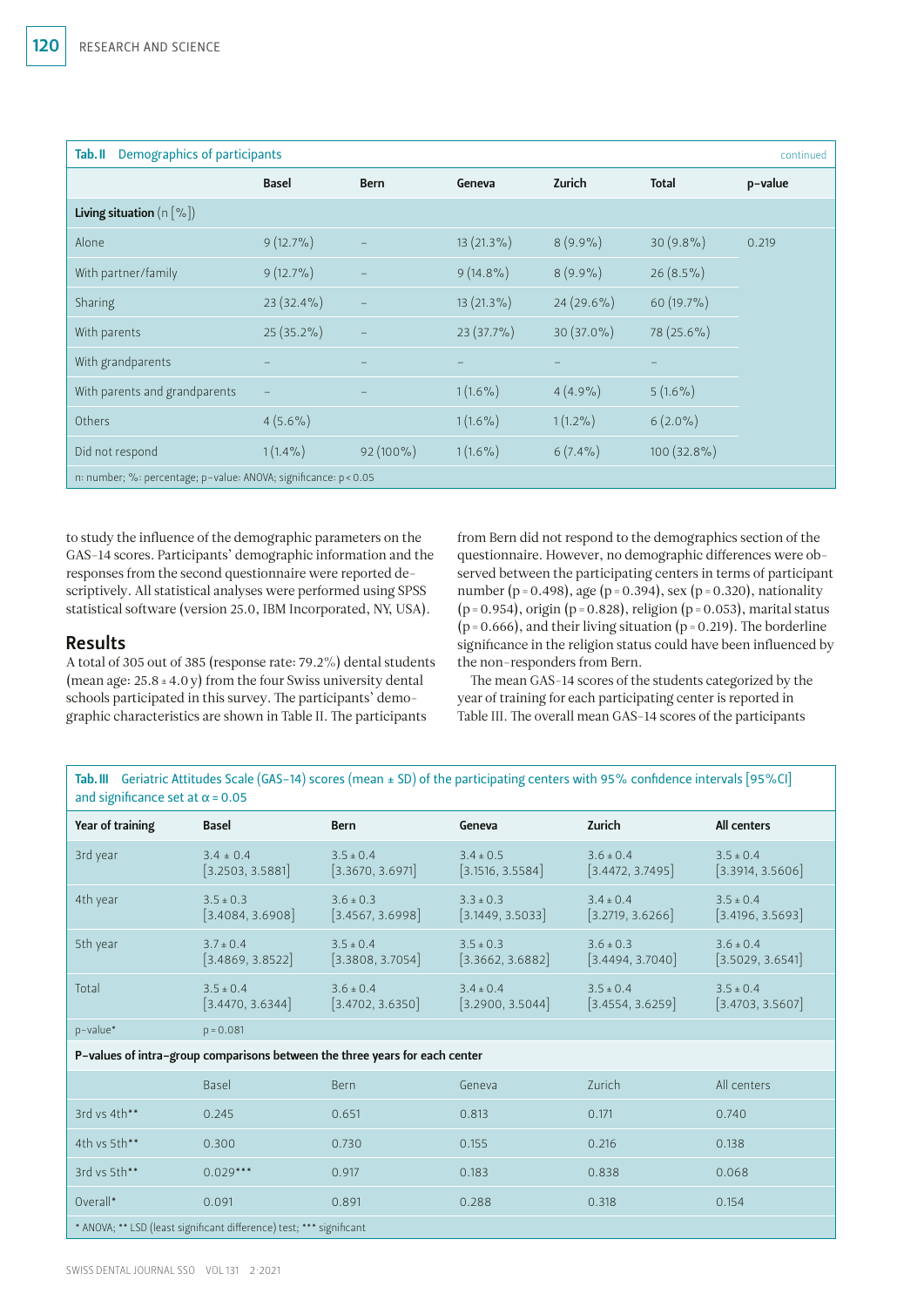Tab. IV Influence of demographic parameters on the overall Geriatric Attitudes Scale (GAS-14) scores of the participating centers

| Demographic parameters                 | p-value |
|----------------------------------------|---------|
| Age*GAS                                | 0.442   |
| Sex*GAS                                | 0.225   |
| Nationality*GAS                        | 0.985   |
| Origin*GAS                             | 0.703   |
| Religion*GAS                           | 0.923   |
| Marital status*GAS                     | 0.051   |
| Living situation*GAS                   | 0.241   |
| p-value: ANOVA; significance: p < 0.05 |         |

were  $3.5 \pm 0.4$ ,  $3.6 \pm 0.4$ ,  $3.4 \pm 0.4$ , and  $3.5 \pm 0.4$  for Basel, Bern, Geneva and Zurich, respectively, with no significant difference between the participating centers ( $p = 0.081$ ). There was no significant overall difference between the three training years  $(p = 0.154)$  with all centers combined. For individual centers, there were no significant overall difference between the three years (Tab. III), except for Basel where the GAS-14 scores of the participants of the 3rd-year students revealed a significantly lower score than for the 5th-year students (p = 0.029; p-value:

post-hoc LSD test; Tab. III). Demographic parameters did not significantly influence the GAS-14 scores of the participants (Tab. IV).

Responses to the specific questions related to the geriatric dentistry curriculum, confidence, and preference in treating elderly patients is reported in Table V (Fig. 1). 78.7% of the students agreed that geriatric dentistry was an important aspect of dental education. 47.2% agreed that the current geriatrics program in their dental education was adequate while 40.7% were of neutral opinion. With respect to their confidence in hypothetically independently treating elderly patients, 43.6% agreed and 32.8% were of neutral opinion. The majority of the respondents (83.9%) agreed that they would like hands-on experience in treating elderly patients during their dental education. For the preference of treatment setting, 38.1%, 16.4%, and 15.4% of the respondents preferred to treat the elders in a clinic, hospital, and nursing home setting, respectively. The majority of the respondents (81.7%) agreed that mobile dental clinics are a good solution for elders with no access to dental care.

# **Discussion**

This study was conducted to evaluate the attitudes of undergraduate dental students towards elderly patients. Ageism is a widespread phenomenon in our society where youth and beauty are stereotypes often associated with success, social status, intelligence, and popularity with others (DONIZETTI 2019; WEber et al. 2019). The process of ageing is progressive, general, and irreversible. Apart from functional limitations, it leads to visible changes in a person's physiognomy and physical appearance,

Tab. V Overall participants' responses (all centers) to the specific questions related to the geriatric dentistry curriculum, confidence, and preference in treating elderly patients

| Specific questions |                                                                                                                          | Responses expressed in numbers (percentages) |                      |                |                   |                   |  |
|--------------------|--------------------------------------------------------------------------------------------------------------------------|----------------------------------------------|----------------------|----------------|-------------------|-------------------|--|
|                    |                                                                                                                          | Strongly<br>disagree                         | Somewhat<br>disagree | <b>Neutral</b> | Somewhat<br>agree | Strongly<br>agree |  |
|                    | $SQ$ #1: Geriatric dentistry is an important aspect of the<br>dental curriculum.                                         | $1(0.3\%)$                                   | $16(5.2\%)$          | 43 (14.1%)     | $106(34.8\%)$     | 134 (43.9%)       |  |
|                    | $SQ$ #2: The geriatrics program in the teaching curriculum<br>is adequate.                                               | $3(1.0\%)$                                   | $26(8.5\%)$          | $124(40.7\%)$  | $78(25.6\%)$      | 66 (21.6%)        |  |
|                    | $SQ$ #3: I am confident in treating the elderly on my own<br>independently.                                              | $16(5.2\%)$                                  | 48 (15.7%)           | $100(32.8\%)$  | $102(33.4\%)$     | $31(10.2\%)$      |  |
|                    | SQ#4: I am not confident in treating the elderly patient<br>unsupervised.                                                | 58 (19.0%)                                   | $101(33.1\%)$        | $81(26.6\%)$   | 40 (13.1%)        | $16(5.2\%)$       |  |
|                    | SQ#5: I would like to have hands-on experience in<br>treating the elderly patient during my<br>undergraduate curriculum. | $0(0.0\%)$                                   | $9(3.0\%)$           | $36(11.8\%)$   | $113(37.0\%)$     | 143 (46.9%)       |  |
|                    | SQ#6: I would prefer to treat elderly patients in a clinic<br>setting.                                                   | $4(1.3\%)$                                   | 34 (11.1%)           | $142(46.6\%)$  | $63(20.7\%)$      | 53 $(17.4\%)$     |  |
|                    | SQ#7: I would prefer to treat elderly patients in a<br>hospital setting.                                                 | $29(9.5\%)$                                  | 79 (25.9%)           | $141(46.2\%)$  | $33(10.8\%)$      | $17(5.6\%)$       |  |
|                    | SQ#8: I would prefer to treat elderly patients in a nursing<br>home setting.                                             | $37(12.1\%)$                                 | 68 (22.3%)           | $147(48.2\%)$  | $37(12.1\%)$      | $10(3.3\%)$       |  |
|                    | $SQ$ #9: Mobile dental clinics are a good solution for elders<br>without access to care.                                 | $3(1.0\%)$                                   | $8(2.6\%)$           | $44(14.4\%)$   | $114(37.4\%)$     | $132(43.3\%)$     |  |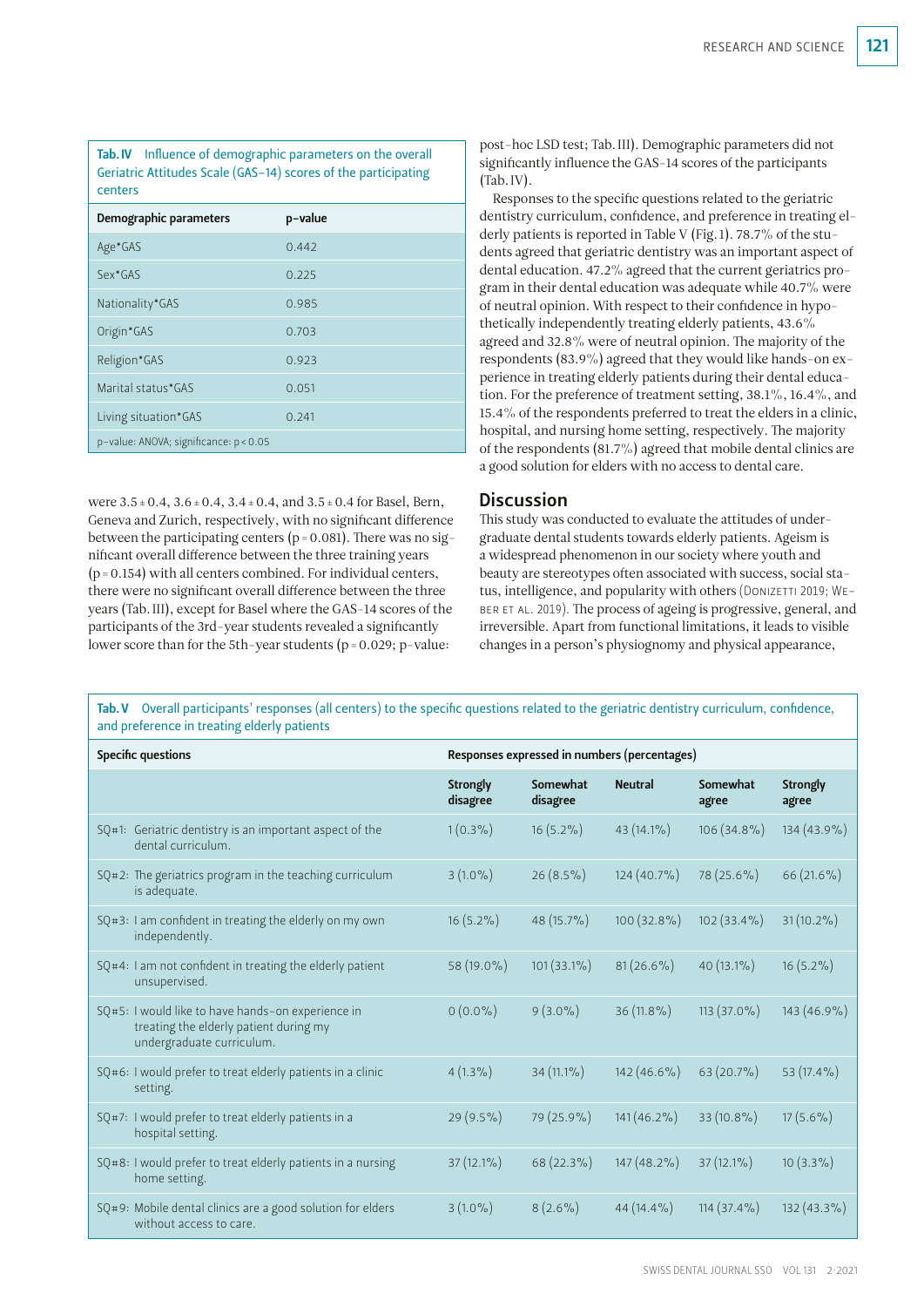

Fig. 1 Overall responses (all centers) to the 9-item questionnaire  $(SQ+1-SQ+9)$ : represents questions)

but it also has psychosocial and behavioral aspects (Dziechciaz & Filip 2014). The World Health Organization (WHO) defined the phenomenon of ageism as, "the stereotyping and discrimination against individuals or groups on the basis of their age" (WHO 2015). It seems particularly prevalent in western societies (Abrams et al. 2011), whereas other cultures appreciate and even worship their seniors for their wisdom and experience.

The results of the present study confirm that the attitudes of the Swiss dental students towards elderly patients are on an acceptable level, but improvements in attitude are still possible and desirable. Interestingly, there are no differences between the participants irrespective of progressive training. Demographic factors do not influence their attitudes confirming previous reports (Wilson & Hafferty 1980; Stevens & Pearlman 1987; FIELDS ET AL. 1992). Hence, based on the findings of this survey the null hypothesis cannot be rejected. Previous studies have suggested that with advanced training, the attitude towards elders progressively improves (Reuben et al. 1998). A study from Chile reported on neutral perceptions of ageing in students, whereas the attitude of faculty members was significantly more positive (Leon et al. 2013). The exposure to elderly persons seems to foster a positive attitude. The introduction of an "aging panel" where undergraduate students were exposed to elderly persons, and were able to ask questions, seemed also to diminish ageism (WESTMORELAND ET AL. 2009). One participant stated: *"The Council of Elders provided a new and refreshing insight on the geriatric patient. Not only did they alert us to their concerns, but they helped us visualize some of our own. I feel this session will help me in future interactions with patients."* An evaluation of the appreciation of a brief rotation in a long-term care (LTC) facility of undergraduate students and again, the exposure to the elderly was rated very positively (MacEntee et al. 2005). In a German study, 463 dental students were exposed to institutionalized elders

within the context of their undergraduate training, and the results confirmed changes towards a more positive attitude, although the effect was small (NITSCHKE ET AL. 2015). Therefore, it could have been expected that the GAS-14 scores from this study will increase along with the training years. Interestingly, the present results are not confirmative of this phenomenon, except for a non-significant trend in the pooled results, with Basel presenting the most obvious trend.

A possible explanation for this non-significant tendency is a lack of sufficient number of participants. Post hoc power analysis (effect size = 0.246,  $\alpha$  err prob = 0.05) revealed a power of 1- $\beta$ err prob = 0.417 for the current survey. In order to achieve a power of 95%, a sample size of 429 students per study group was required, a sample size difficult to obtain in Switzerland at a given point in time, as the number of dental students/academic year/university is small. Nevertheless, the survey was nationally representative as all the university dental schools in Switzerland participated, and therefore the results may be considered representative for the country. Another possible explanation would be to speculate if the geriatric curricula in the four universities were dissimilar. However, the current curriculum of gerodontology followed in the Swiss universities is based on the catalogue of learning objectives from the Federal Office of Public Health. All four Swiss universities prepare their students to recognize and treat dental problems of patients with disabilities, of aging patients and of patients with systemic illnesses according to their individual needs and oral hygiene abilities. In particular, conditions as dementia, xerostomia, polypharmacy, malnutrition, anticoagulation, walking disability as well as hearing and visual impairments are being discussed in detail throughout numerous lectures during master courses, case reviews, and work shadowing. Practical training is provided either over the course of the prosthetic clinical curriculum or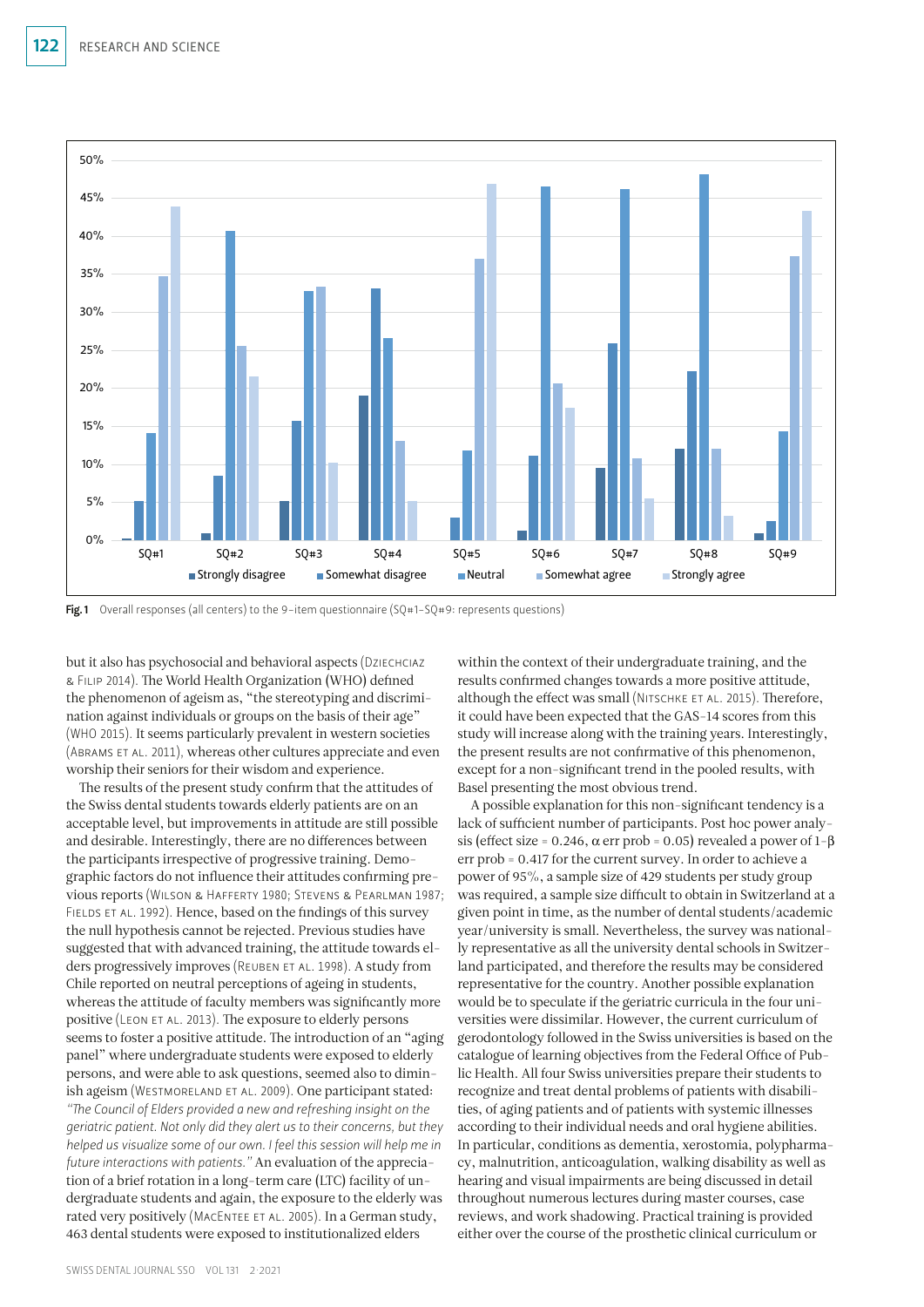during visits and examinations of acute or long-term geriatric patients in hospitals and residential care homes. Hence, this speculation can be overruled. Previous studies evaluating the attitudes towards geriatric patients have published mixed findings; some report positive outcomes (HOLTZMAN ET AL. 1981; PERrotta et al. 1981; Fields et al. 1992; Chua et al. 2008; Nochajski ET AL. 2011), while others indicate no effects (FIELDS ET AL. 1992; WOOD & MULLIGAN 2000). The overall mean GAS-14 score of the students was  $3.5 \pm 0.4$  (range: min = 1.79, max = 4.36) which is in a position above neutral opinion and towards a positive attitude. Furthermore, the mean scores of the individual centers for any of the academic years did not fall below 3. This indicated that the attitudes of the students towards the elderly were already quite good, albeit improvement would still be possible.

Another aspect that might have influenced the evaluation of the attitudes could have been the questionnaire itself. The GAS-14 questionnaire was originally developed for medical residents in the United States and not a purpose-built ageism questionnaire for dental students. Therefore, this may not have been sensitive enough for a true detection of attitudes. However, the GAS is considered a robust ageism questionnaire with sound psychometric characteristics (REUBEN ET AL. 1998). The instrument does not harbor a floor or a ceiling effect, and can demonstrate an adequate internal consistency reliability (Nunnally 1978). Moreover, the translation of this questionnaire was performed in accordance to the principles outlined by the Medical Outcomes Trust criteria (1997), and hence the process could be considered robust. Perhaps the use of a specifically validated ageism questionnaire for dental students in Switzerland may have detected the attitudes more precisely, however, such a questionnaire does not currently exist for Switzerland and this speculation needs to be validated by future research. Conversely, the results could have been influenced by the fact that the questionnaires came from a university setting, however, this could not be evaluated in the current study and may warrant future investigation.

The results from this Swiss survey can be summarized as follows:

- Geriatric dentistry was considered an important aspect of dental education by the undergraduate students.
- Students perceived the current geriatric curriculum on an adequate level.
- Hands-on experience in treating geriatric patients in the undergraduate curriculum was positively opinionated.
- Mobile dental clinic services for elders with limited access to care were considered a good solution.

From the results of this survey, it can be concluded, that the attitudes of Swiss undergraduate dental students towards elderly patients are on an acceptable level, but may still be improved.

## Acknowledgements

The authors would like to extend their warm thanks to all the dental students from the four universities for participating in this survey. The authors would also like to thank Mrs. Elena van der Heijden, Clinic of General, Special Care and Geriatric Dentistry, Center of Dental Medicine, University of Zurich, Switzerland, and Mrs. Christl Hösch, Research Unit, University Center of Dental Medicine Basel, University of Basel, Switzerland, for their valuable support in coordinating this survey in their respective universities.

## Zusammenfassung Einleitung

Das Ziel der vorliegenden fragebogenbasierten Umfrage war es, die Einstellung der Zahnmedizinstudierenden gegenüber betagten Menschen zu evaluieren.

## Material und Methoden

Es wurden der 14-teilige Fragebogen zur Erfassung der geriatrischen Einstellungsskala (geriatric attitude scale, GAS) sowie neun weitere Fragen zur Bewertung des aktuellen gerodontologischen Curriculums, der Einstellung und des Selbstvertrauens der Zahnmedizinstudenten beim Behandeln betagter Patienten an die Zahnmedizinstudierenden (3. Bachelorstudienjahr, 1. und 2. Masterstudienjahr) aller vier universitären zahnmedizinischen Zentren der Schweiz ausgehändigt. Zur Auswertung wurden die mittleren GAS-Werte innerhalb und zwischen den verschiedenen Gruppen miteinander mittels ANOVA und Posthoc- Analysen verglichen. Das Signifikanzniveau wurde auf α= 0,05 festgelegt. Die Antworten zu den neun zusätzlichen Fragen wurden deskriptiv erfasst. Weitere Analysen wurden durchgeführt, um den demografischen Effekt auf den GAS-Wert einzuschätzen.

## Resultate

305 Studierende (mittleres Alter: 25,8 ± 4,0 J) haben insgesamt an der Studie teilgenommen. Der mittlere GAS-Wert aller Studierenden lag bei 3,5 ± 0,4. Es lagen keine signifikanten Unterschiede bezüglich des GAS-Wertes zwischen den Zentren (p = 0,081) oder zwischen den Jahrgängen (p = 0,154) vor. Der GAS-Wert wurde nicht durch demografische Faktoren beeinflusst.

### Diskussion

Die Studierenden bewerteten die Alterszahnmedizin als einen wichtigen Bestandteil ihrer zahnärztlichen Grundausbildung. Der aktuelle gerodontologische Lehrplan wurde als adäquat wahrgenommen. Praktische Erfahrung im Behandeln geriatrischer Patienten während der Grundausbildung wurde positiv gewertet und mobile zahnärztliche Dienste für ältere Menschen mit eingeschränktem Zugang zur medizinischen Versorgung als eine gute Lösung angesehen.

Zusammenfassend scheint die Einstellung der Schweizer Zahnmedizinstudierenden gegenüber älteren Patienten akzeptabel und könnte dennoch verbessert werden.

## Résumé

### Introduction

L'objectif de cette enquête à la base de questionnaires était d'évaluer les attitudes des étudiants prégradués en médecine dentaire envers les personnes âgées.

## Matériel et méthodes

Le questionnaire de l'échelle des attitudes gériatriques (geriatric attitudes scale, GAS) en quatorze éléments, ainsi qu'un questionnaire spécifique en neuf éléments sur le programme actuel en gérodontologie, la confiance et la préférence de traiter des patients âgés ont été distribués à tous les étudiants en médecine dentaire (3e bachelor, 1re master et 2e master) des quatre écoles universitaires de médecine dentaire en Suisse. Les valeurs GAS moyennes ont été calculées et les différences inter- et intragroupes ont été analysées à l'aide de tests ANOVA et post hoc (avec un seuil de signification fixé à  $\alpha$  = 0,05). Les réponses au